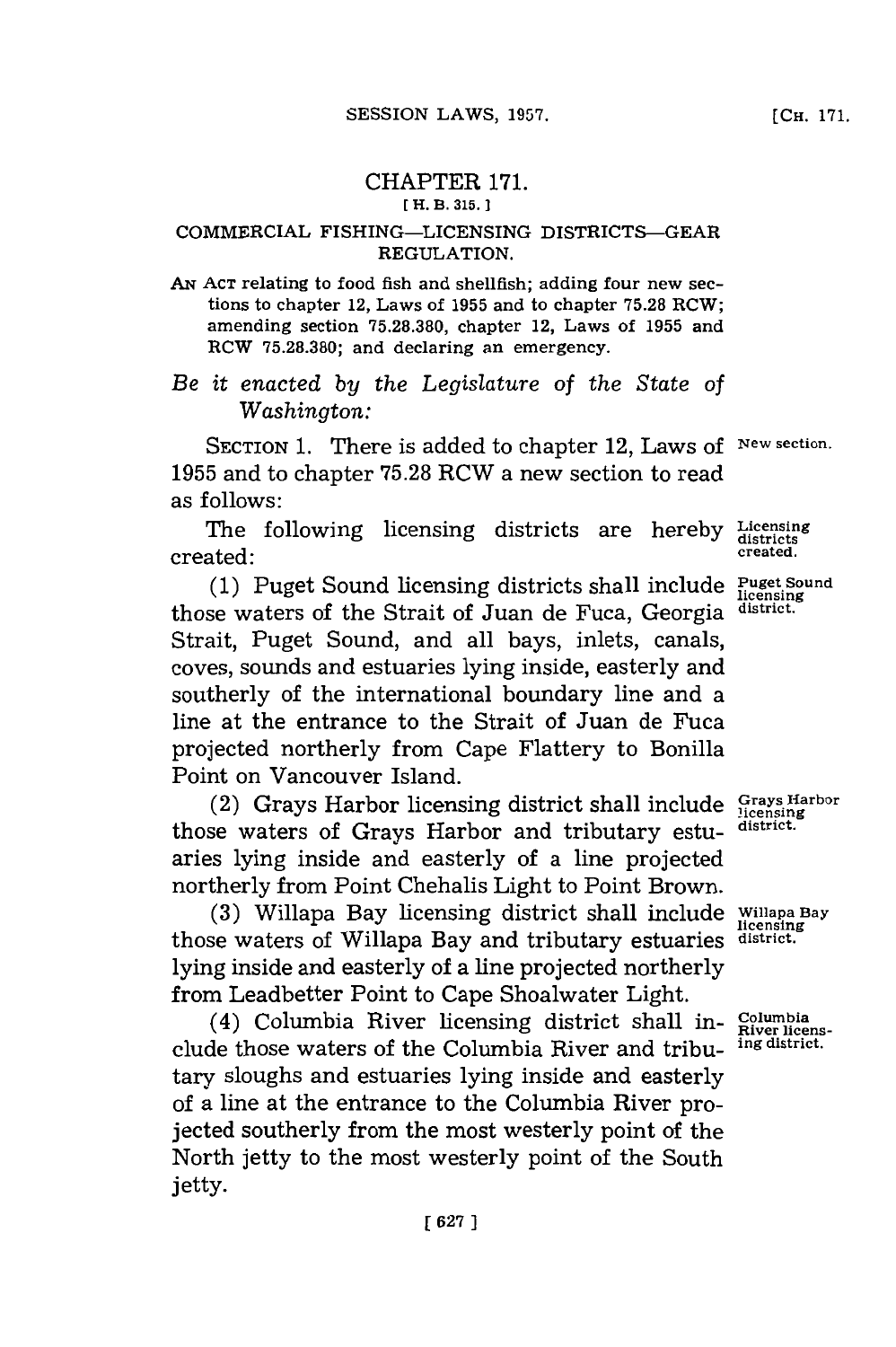**New section.**

**Commercial fishing-License regulations. Separate gear license re- quired in each licensing district .**

**Proviso.**

SEC. 2. There is added to chapter 12, Laws of **1955** and to chapter **75.28** RCW a new section to read as follows:

**A** separate gear license, as provided in this chapter, for a gill net, a drag seine, a purse seine, a reel or drum purse seine, or a reef net, and a separate vessel license, as provided in ROW **75.28.100,** for a commercial fishing vessel shall be required in each licensing district when such gear and vessel are used for lawful fishing for salmon therein. The gear and vessel license fees for such fishing in one district only shall be in the amounts as set forth in this chapter. Such license fees for such fishing in more than one district shall be, in each such additional district, three times the amounts required for fishing in one district only: *Provided,* That additional licenses shall not be required for fishing in more than one district for species of fish other than salmon.

**New section. SEC. 3.** There is added to chapter 12, Laws of **1955** and to chapter **75.28** ROW a new section to read as **follows:**

Due date for *Applications accompanied by the prescribed fees license applitions and fees.* **for the licenses required in section 2 herein shall be** made, in person or postmarked, not later than midnight of December 31st, preceding the year in which the license is to be effective, except that applications for such licenses for **1957** shall be made in such manner not later than midnight of May **15, 1957: Proviso.** *Provided,* That applications for licenses for troll lines and vessels on which they are used for fishing for salmon shall be subject to the provisions of this section, except such applications **by** nonresident trollers who do not take salmon within the territorial **Proviso,** waters of the state: *And provided further,* That all persons holding previously issued **1957** gear and vessel licenses named in section 2 herein and used for fishing for salmon are subject to the provisions of this act, and such persons may, not later than May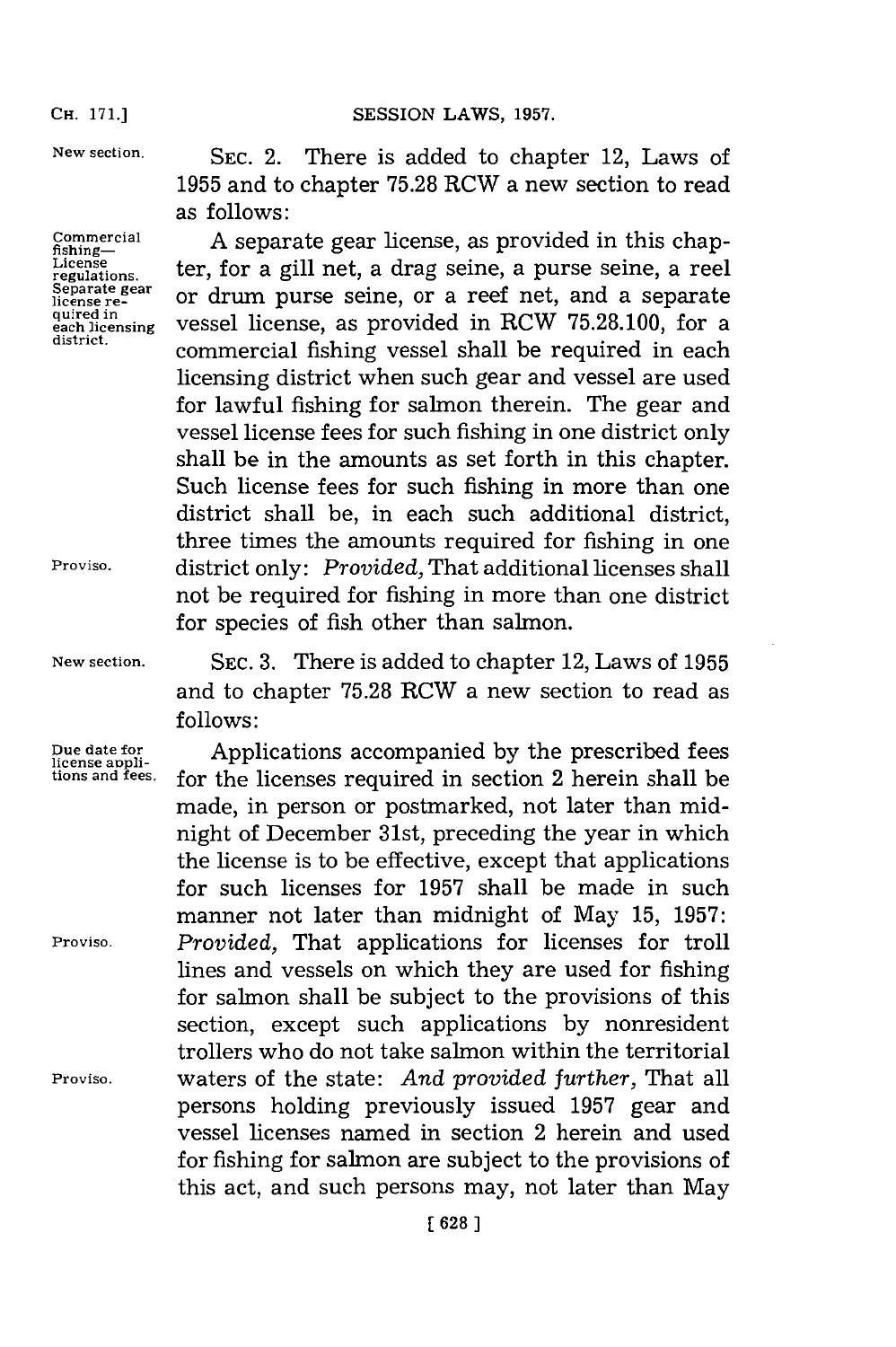**15, 1957,** either surrender such licenses and have the fees refunded, or they shall **by** such date declare to the director the licensing district or area where such licenses are to be used and the vessel on which the gear is to be used.

SEC. 4. There is added to chapter 12, Laws of 1955 New section. and to chapter **75.28** RCW a new section to read as **follows:**

Each gear license required in section 2 herein **Gear license** Each gear incense required in section 2 herein contransfer-<br>shall be issued for use on a specific licensed vessel, able--Issued<br>for specific or in a reef net fishing area described in RCW 75.12- **performation** or reef .140, and for use in a specific licensing district, and **area.** such gear license shall not be transferable for use on another vessel or in another area or district: *Pro-* **Proviso.** *vided,* That if such specific vessel becomes destroyed or otherwise rendered incapable of being operated as a fishing vessel, such gear license may, with the approval of the director, be transferred for use on another specific licensed vessel.

SEC. 5. Section 75.28.380, chapter 12, Laws of  $RCW$  75.28.380 **1955** and RCW **75.28.380** are each amended to read as **follows**:

Upon conviction of any person of aviolation of **Forfeiture of** a **license for** any provision of this title, or rule or regulation of **violation.** the director, the judge or justice of the peace may, in addition to the penalty imposed **by** law, forfeit the license of such person: *Provided,* That upon con- **Proviso.** viction of any person of a violation of any statute or regulation prescribing the length, depth or construction of fishing gear, or upon subsequent conviction of any person of any violation of any other provisions of this title or rule or regulation of the director, the forfeiture of such license shall be mandatory, and the license shall remain forfeited pending any appeal. The director may prohibit the issuance of a license to any person convicted two or more times of any such violation or prescribe the conditions under which the license may be issued.

**[CH. 171.**